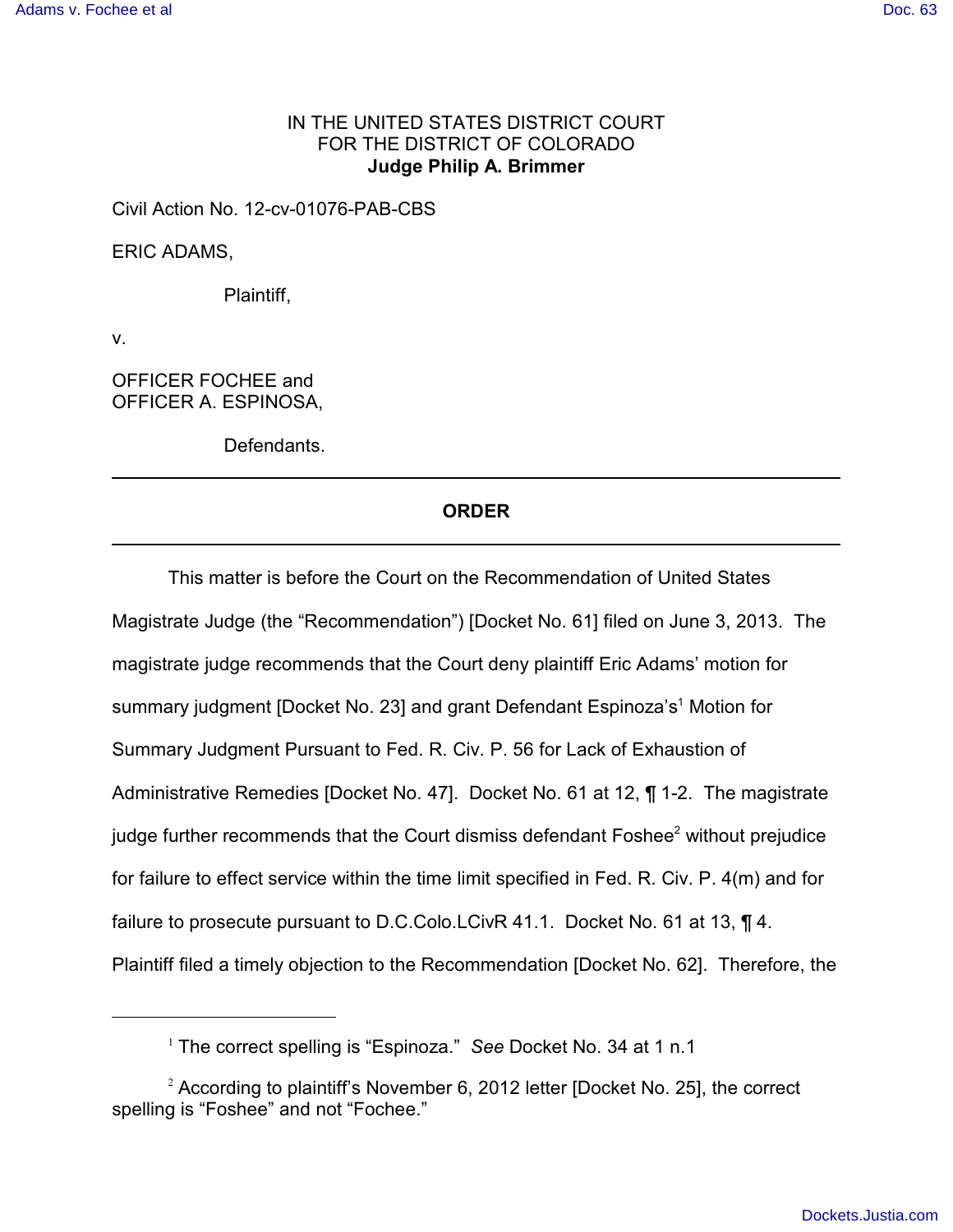Court will "determine de novo any part of the magistrate judge's disposition that has been properly objected to." Fed. R. Civ. P. 72(b)(3).

The Recommendation presents the factual background of the case and the Court will not restate it here. *See* Docket No. 61 at 2-3. The magistrate judge recommends dismissing plaintiff's complaint with respect to Defendant Espinoza on the grounds that plaintiff failed to exhaust his administrative remedies because he has not filed a grievance concerning defendant Espinoza's conduct. Docket No. 61 at 8. The magistrate judge further found that plaintiff's allegation that he filed a first-level grievance ("BP-8") concerning defendant Espinoza's conduct to which he never received a response is insufficient to establish exhaustion. Docket No. 61 at 9-10.

Plaintiff objects to the Recommendation on the grounds that (1) he is challenging ongoing conduct and thus the timing of his grievances does not matter and (2) he exhausted his administrative remedies by filing a BP-8 grievance to which prison administrators did not respond. Docket No. 62 at 3-9. Plaintiff objects to the dismissal of defendant Foshee on the basis that plaintiff lacks the means to effect service and that the Court should take further steps to assist him. Docket No. 62 at 9-10.

### **I. ADMINISTRATIVE EXHAUSTION**

Plaintiff argues that, because he is challenging ongoing conduct on the part of defendants, his administrative remedies were exhausted by grievances he filed before May 22, 2012, one of the dates on which he alleges prohibited conduct occurred. Docket No. 62 at 3-4. Furthermore, he argues that he has filed grievances since that date, which also satisfy the exhaustion requirement. Docket No. 62 at 4 (citing grievances 691856-F1 and 690074-F2, filed at the end of June 2012); Docket No. 35-3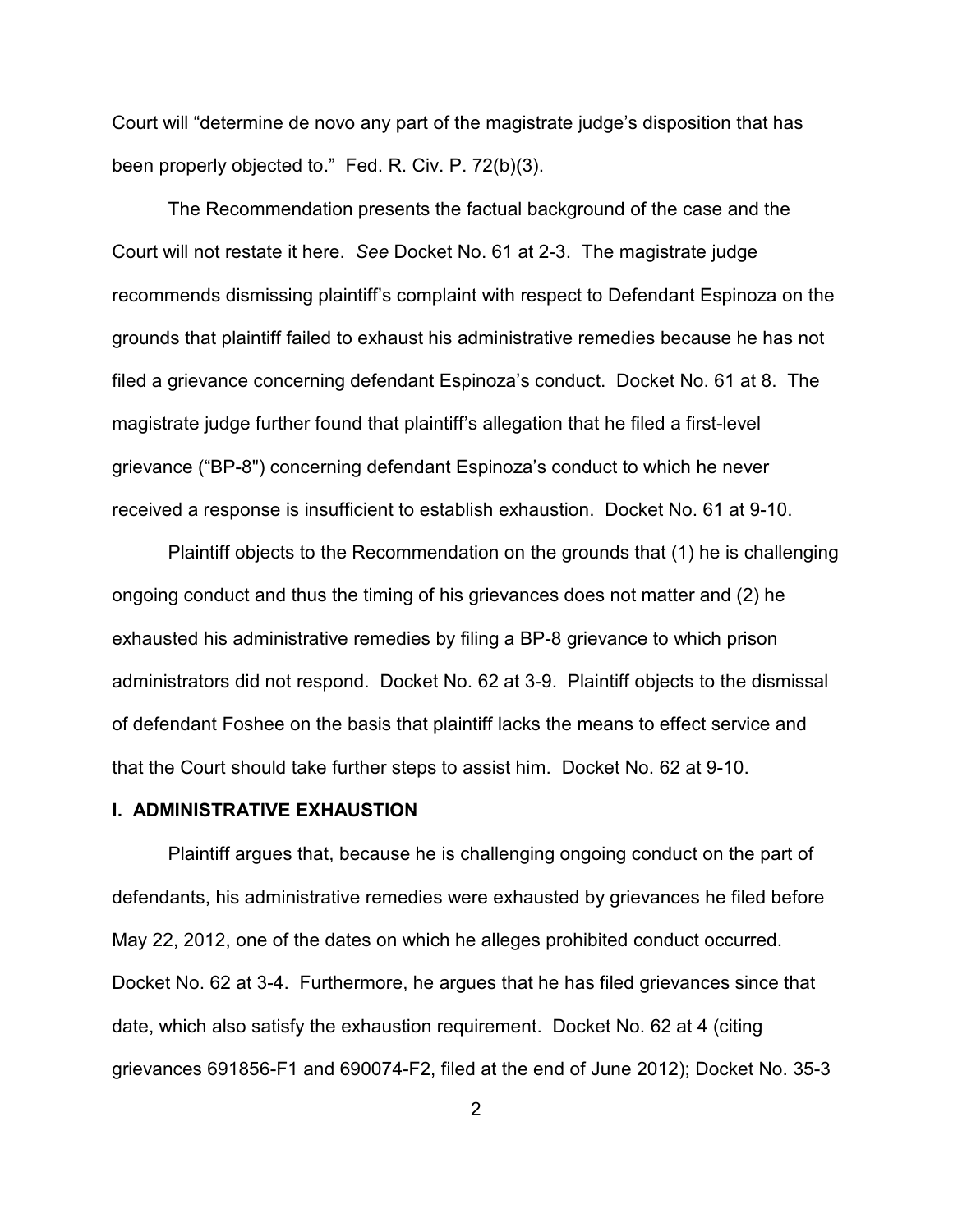at 42.

### **A. Timing of Grievances**

The grievances attached to plaintiff's second amended complaint [Docket No. 11] were filed in 2010, *see* Docket No. 11 at 28-30, and thus predate not only the alleged incidents of May 22, 2012, but also the earliest alleged contact that plaintiff had with Officer Espinoza. *See* Docket No. 11 at 16-17 ("Since Officer A. Espinosa, started working (March 2012) in the unit, (F-Unit) where plaintiff is housed, he (Espinosa) serve [sic] both the food tray, and the ice, at lunchtime, by himself: while the second officer, only opens the food slot on the door."). Moreover, the grievances that plaintiff filed subsequent to March 2012, after Officer Espinoza began delivering his food, are not relevant to his claims in this case. *See* Docket No. 35-3 at 42 (indicating that all complaints subsequent to May 22, 2012 concern visual searches of plaintiff's cell). Accordingly, the undisputed facts establish that plaintiff has not filed any grievances concerning Officer Espinoza's conduct and thus has failed to exhaust his administrative remedies with respect to these claims. *See Ross v. Cnty. of Bernalillo*, 365 F.3d 1181, 1188 (10th Cir. 2004) (a grievance does not "exhaust administrative remedies for all future complaints of the same general type"), *overruled on other grounds by Jones v. Bock*, 549 U.S. 199 (2007); *see also* 28 C.F.R. § 542.14 ("The deadline for completion of informal resolution and submission of a formal written Administrative Remedy Request . . . is 20 calendar days following the date on which the basis for the Request occurred.").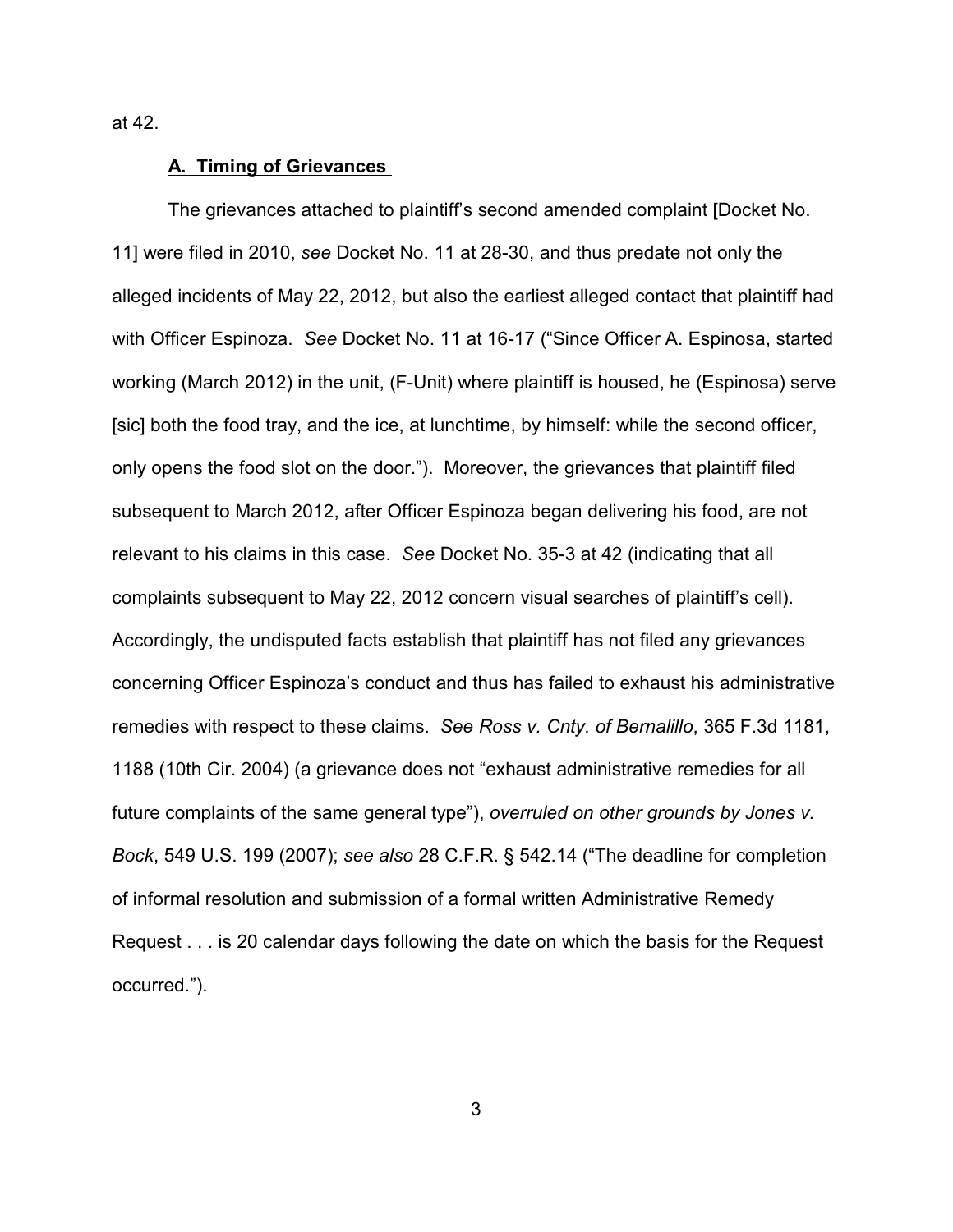### **B. Failure to Appeal**

Plaintiff argues that he exhausted his remedies because he never received a response to a BP-8 grievance he allegedly filed concerning the events of May 22, 2012. Docket No. 62 at 4-9; *see* Docket No. 51 at 2-3, 9 (June 1, 2012 grievance challenging failure to respond to BP-8s filed against Officers Foshee and Espinoza for allegedly tampering with plaintiff's food).

Plaintiff's argument is based in part on the language of the regulatory provisions governing the grievance process for prisoners in federal custody. Specifically, plaintiff relies on the difference in wording between 28 C.F.R. § 542.15 ("An inmate who is not satisfied with the Warden's response may submit an Appeal on the appropriate form (BP-10) to the appropriate Regional Director") and 28 C.F.R. § 542.18 ("If the inmate does not receive a response within the time allotted for reply, including extension, the inmate may consider the absence of a response to be a denial at that level."). Plaintiff contends that the absence of the phrase "may submit an Appeal" from 28 C.F.R. § 542.18 indicates that, even if the lack of a response is considered a denial, it is not subject to appeal and, thus, that the lack of a response at any level of the grievance process constitutes exhaustion. Docket No. 62 at 6-7.

Plaintiff's reading of these regulations is unpersuasive. Rather, if the absence of a response constitutes a denial of a grievance, it follows that an inmate dissatisfied with that non-response–which functions as an implicit denial–may appeal the denial to the next level. *See* 28 C.F.R. § 542.15. This reading of the regulations to require that a plaintiff appeal to the next level is consistent not only with applicable case law, *see*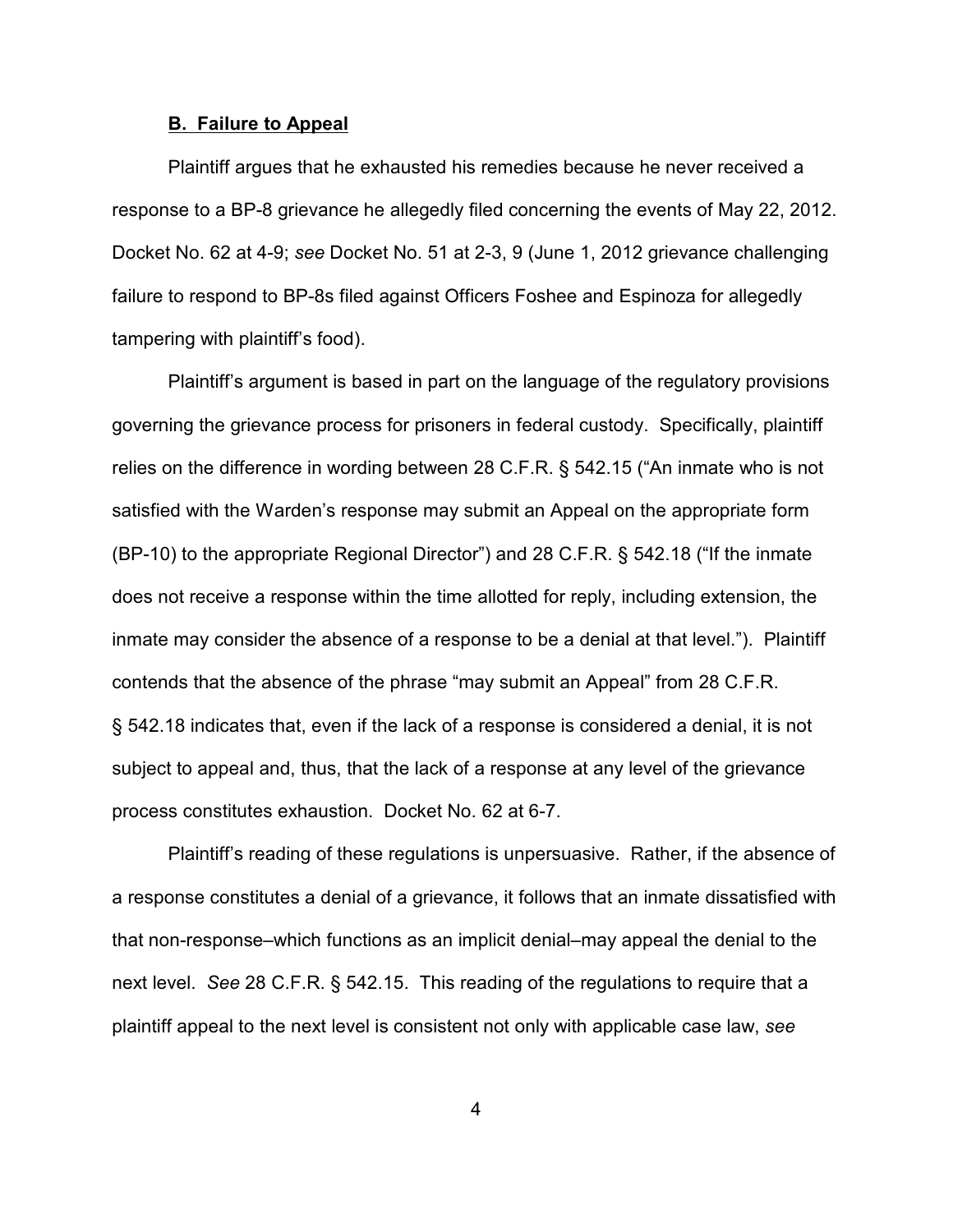*Jernigan v. Stuchell*, 304 F.3d 1030, 1032 (10th Cir. 2002) ("An inmate who begins the grievance process but does not complete it is barred from pursuing a § 1983 claim under PLRA for failure to exhaust his administrative remedies."), but also with the underlying purpose of the PLRA insofar as it seeks to facilitate the administrative resolution of prisoner complaints. *See Porter v. Nussle*, 534 U.S. 516, 524-25 (2002) ("Beyond doubt, Congress enacted § 1997e(a) to reduce the quantity and improve the quality of prisoner suits; to this purpose, Congress afforded corrections officials time and opportunity to address complaints internally before allowing the initiation of a federal case."). A finding of exhaustion based on a failure to respond at the first level–without requiring plaintiffs to pursue further administrative review as provided for in federal regulations–would run counter to the PLRA's purpose.

The cases plaintiff cites are not to the contrary, as they concern instances in which inmates appealed their grievances to the highest level and filed complaints in federal court only upon the denial of their terminal appeals. *See Whitington v. Ortiz*, 472 F.3d 804, 808 (10th Cir. 2007) ("Because the CDOC did not timely respond to Mr. Whitington's Step 3 grievance, Mr. Whitington effectively exhausted his administrative remedies."); Colorado Department of Corrections Administrative Regulation 850-04, Grievance Procedure at 4, § IV.D.2.f ("This grievance procedure **may not** be used to seek review of . . . [d]ecisions of the Step III grievance officer.") (emphasis in original); *Jernigan*, 304 F.3d at 1032-33 (10th Cir. 2002) (holding that inmate who received no response to initial grievance did not exhaust administrative remedies when he filed federal suit instead of attempting to cure within ten-day period accorded by Oklahoma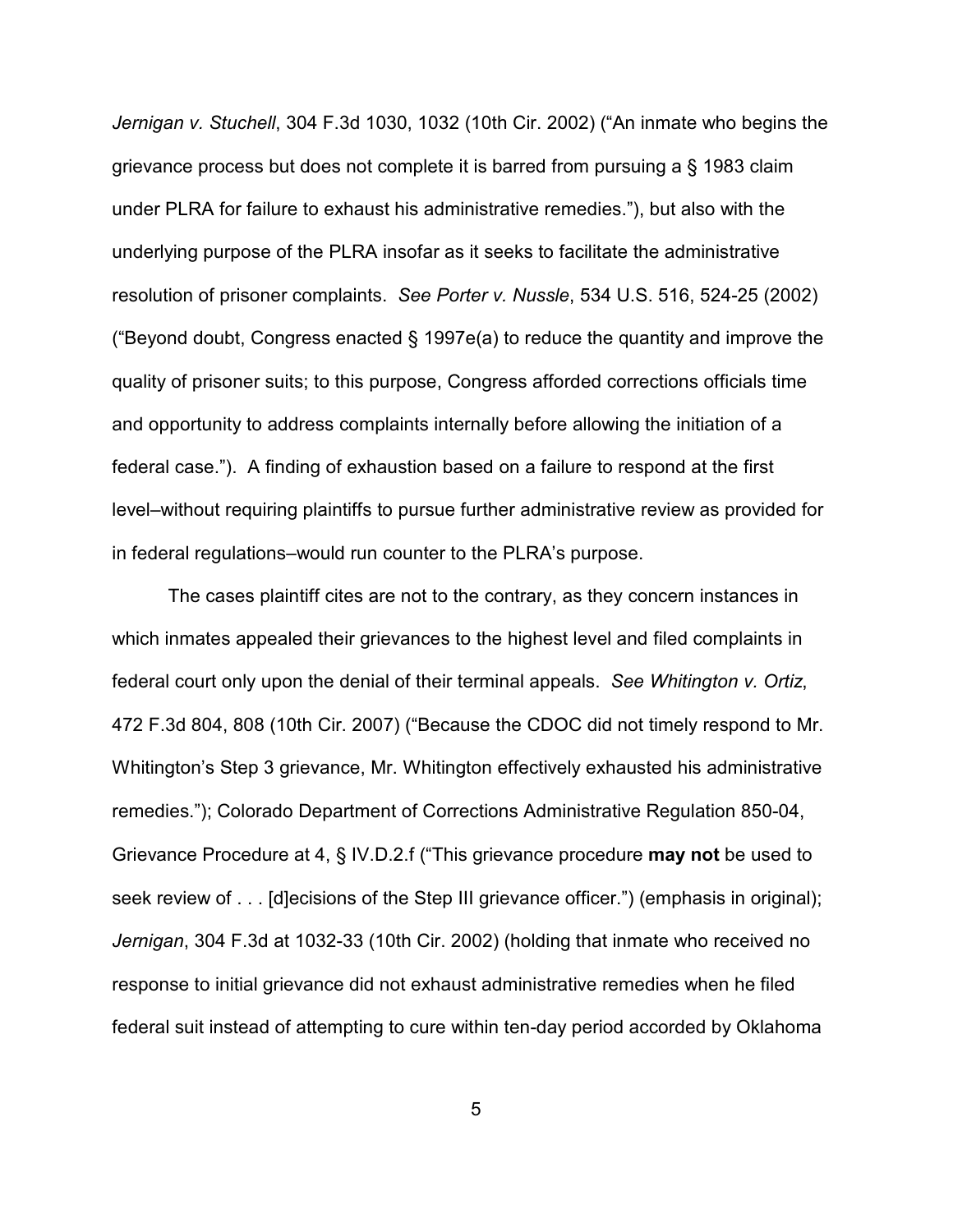Department of Corrections Director or seeking administrative review of officers' failure to respond). *Lewis v. Washington*, 300 F.3d 829 (7th Cir. 2002), is inapposite, as it concerns a prisoner in the custody of the Illinois Department of Corrections ("IDOC") and there is no indication that IDOC's grievance procedure is akin to that of the Federal Bureau of Prisons. *See Jones v. Bock*, 549 U.S. at 218 ("[T]o properly exhaust administrative remedies[,] prisoners must complete the administrative review process in accordance with the applicable procedural rules–rules that are defined not by the PLRA, but by the prison grievance process itself.").

Thus, the failure to appeal a grievance to which no response has been received precludes administrative exhaustion.

### **II. FAILURE TO SERVE DEFENDANT FOSHEE**

Plaintiff argues that he has no means to locate Officer Foshee. Instead, he requests "that the court[] cause the U.S. Marshal Service to locate defendant Foshee." Docket No. 62 at 10.

"While an incarcerated *pro se* plaintiff proceeding *in forma pauperis* is entitled to rely on the U.S. Marshal for service of the summons and complaint, . . . . [n]either the U.S. Marshal nor the Clerk of the Court are required to search for" a defendant who "cannot be served . . . at the addresses on record with the court." *Barksdale v. Connaghan*, No. 10-cv-02491-CMA-CBS, 2012 WL 6770883, at \*10 (D. Colo. Dec. 10, 2012) (citing *Kiley v. Kurtz*, 533 F. Supp. 465, 467 (D. Colo. 1982)) (*adopted by Barksdale v. Connaghan*, No. 10-cv-02491-CMA-CBS, 2013 WL 61270 (D. Colo. Jan 4, 2013)). Accordingly, the Court and the U.S. Marshal have fulfilled their obligations with